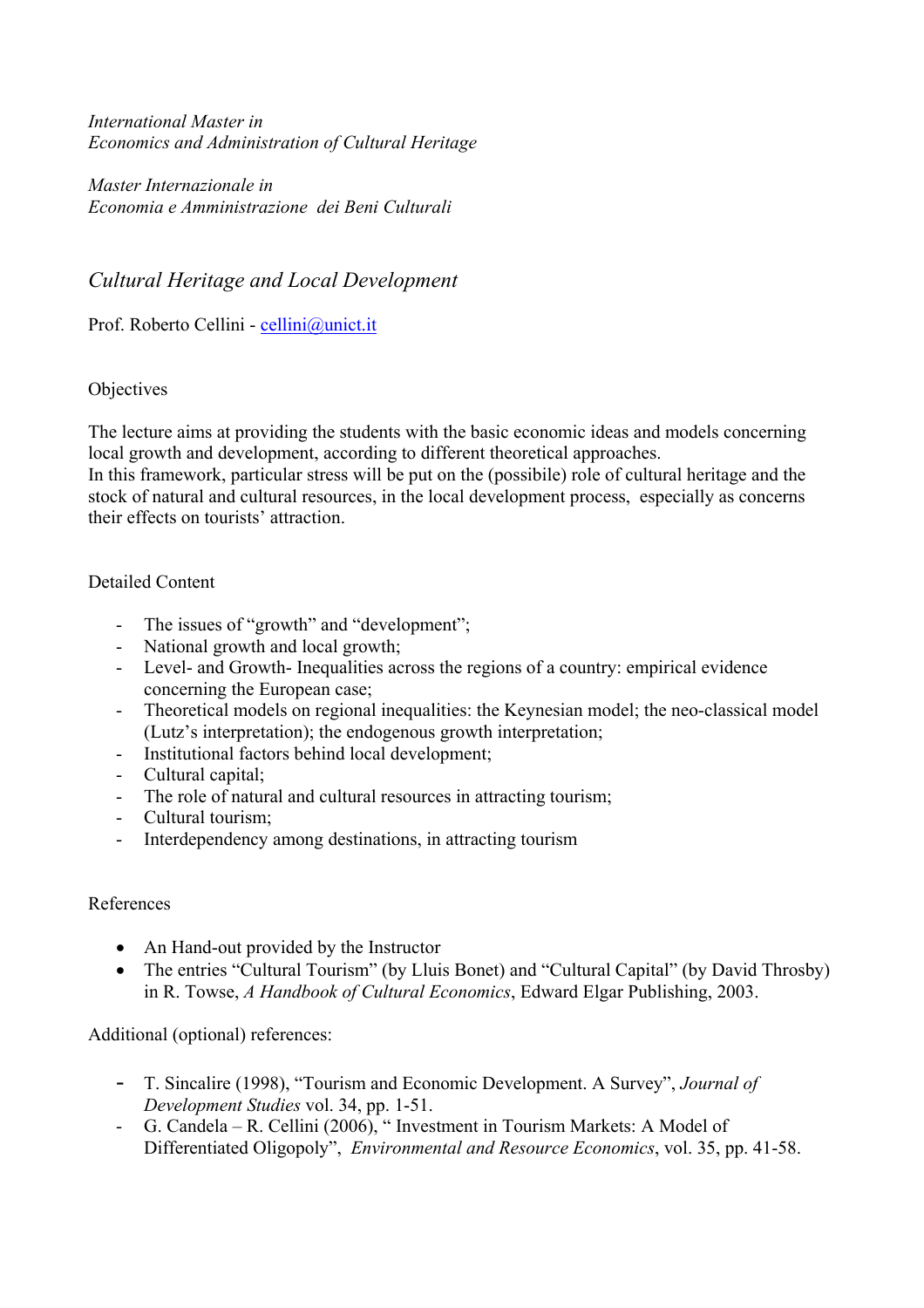*International Master in Economics and Administration of Cultural Heritage* 

*Cultural Heritage and Local Development* 

Prof. Roberto Cellini cellini@unict.it

**Outline** 

- The issues of "growth" and "development";
- National growth and local growth;
- Level- and Growth- Inequalities across the regions of a country: empirical evidence concerning the European case;
- Theoretical models on regional inequalities: the Keynesian model; the neo-classical model (Lutz's interpretation); the endogenous growth interpretation;
- Institutional factors behind local development;
- Cultural capital;
- The role of natural and cultural resources in attracting tourism;
- Cultural tourism;
- Interdependency among destinations, in attracting tourism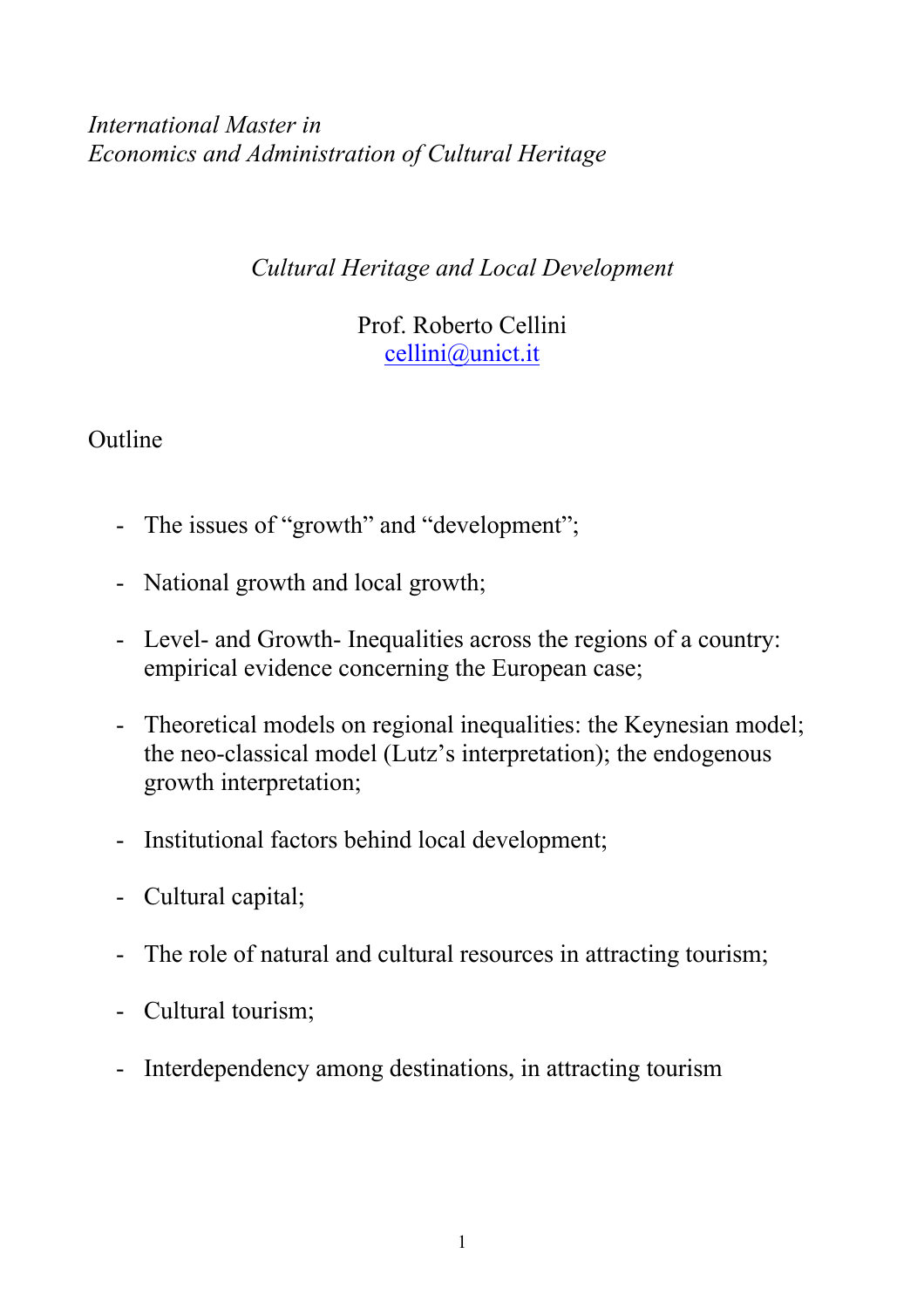# The issues of GROWTH and DEVELOPMENT

What do we mean by "economic growth"?

What do we mean by "economic development"?

Development = …………………………………… …………………………………… …………………………………… …………………………………… ……………………………………

*DEBATE* - Is it possible to experience growth without development?

Growth and development widely differ over time and across Nations

Growth and development widely differ over time and across REGIONS of a Nation

|                                 | The issue of convergence: How to measure convergence?<br>Do nation converge over time?<br>Do regions converge over time? |
|---------------------------------|--------------------------------------------------------------------------------------------------------------------------|
| Experience of DUALISM, in Italy | in Europe<br>in other part of the world                                                                                  |

Is the model of dualism no longer appropriate?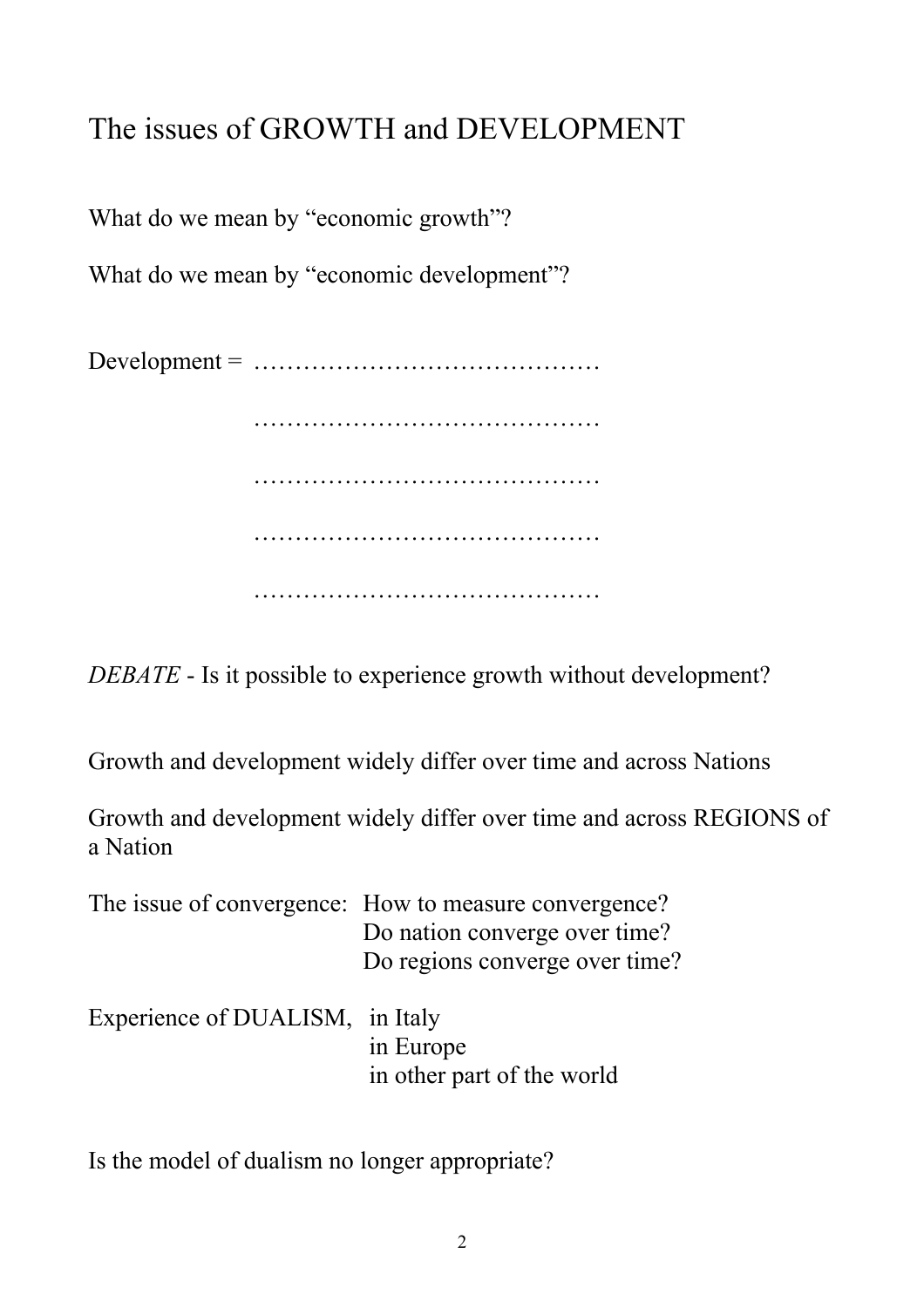# MODELS OF LOCAL DEVELOPMENT

### The Keynesian tradition

Cumulative causality

"Effective demand" principle: Demand  $\rightarrow$  Production Low demand  $\rightarrow$  Low Production = Low Income  $\rightarrow$  Low demand POVERTY TRAP

How to escape from this POVERTY TRAP?

…………………………………………….. ……………………………………………..

The Neoclassical tradition and its new versions

 Diminishing returns to production factor Mobility of factors Tendency to convergence Provided that convergence deos not occur, what is missing?

- Institutional factors
	- o Vera Lutz (1961)
	- o The Putnam interpretation (1992)
- Returns are not decreasing
	- o The endogenous growth stories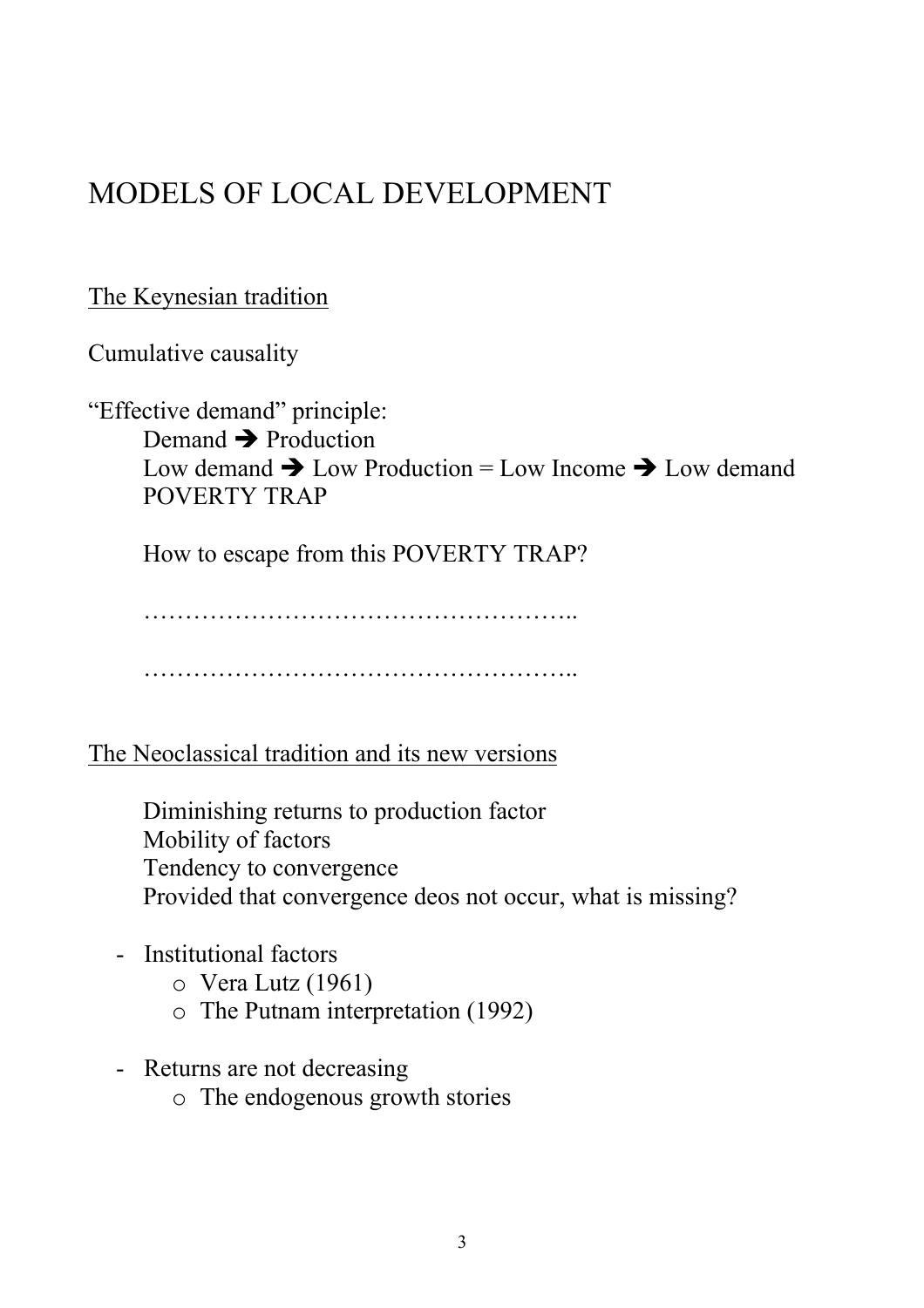## A FIRST SET OF BASIC QUESTIONS:

Is the endowment of resources relevant for development?

Is the cultural endowment relevant?

(what is "cultural capital"?) Tangible cultural capital Intangible cultural capital

Is the public intervention necessary?

## POLICIES FOR LOCAL DEVELOPMENT

- The Post WW-II interventions in Italy and Europe
- Economic policy in the Eighties
- The new policy of the EU

The Pillars of the European policy for local development (REGIONAL COHESION)

 ………………………………………….. ………………………………………….. ………………………………………….. ………………………………………….. …………………………………………..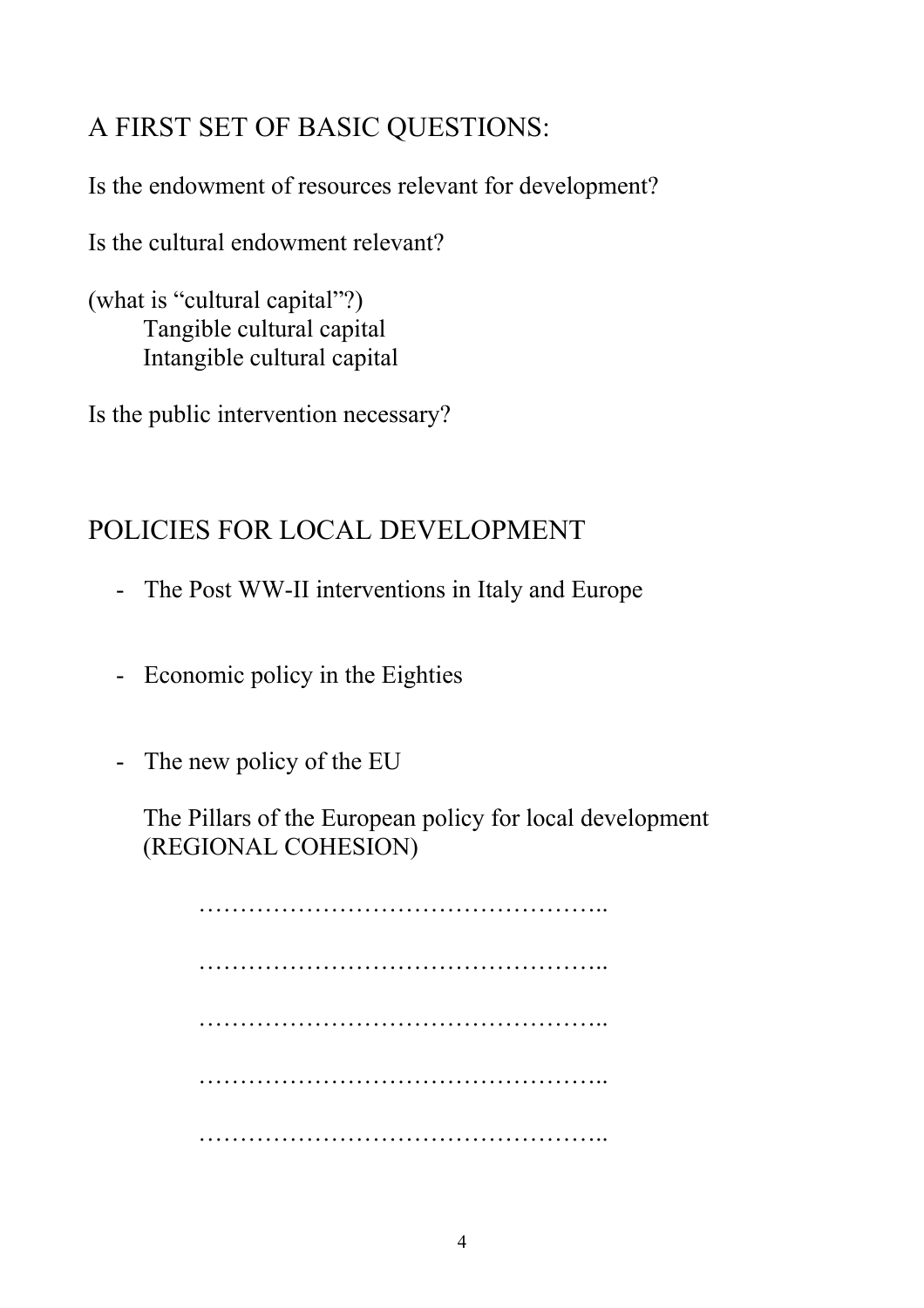# CULTURAL CAPITAL

### Tangible vs. Intangible Cultural Heritage

Tangible Capital (1972: UNESCO Convention Concerning the Protection of the World Cultural and Natural Heritage.)

The Convention considers as "**Natural heritage**":

- **Natural features** consisting of physical and biological formations or groups of such formations, which are of outstanding universal value rom the point of view of science or conservation;
- **Geological and physio-graphical formations**, like precisely delineated areas which constitute the habitat of threatened species of animals and plants of outstanding universal value …;
- **Natural sites**, like precisely delineated natural areas of outstanding universal value from the point of view of science, conservation or natural beauty (Article 2, UNESCO World Heritage Convention).

The Convention considers as "**Cultural Heritage**":

- **Monuments**: architectural works, works of monumental sculpture and painting, elements or structures of an archaeological nature, inscriptions, cave dwellings and combinations of features, which are of outstanding universal value from the point of view of history, art or science;
- **Groups of building**: groups of separate or connected buildings which, because of their architecture, their homogeneity or their place in the landscape, are of outstanding universal value;
- **Sites**: works of man or the combined works of nature and man, and areas including archaeological sites which are of outstanding universal value from the historical, aesthetic, ethnological or anthropological point of view (Article 1, UNESCO World Heritage Convention).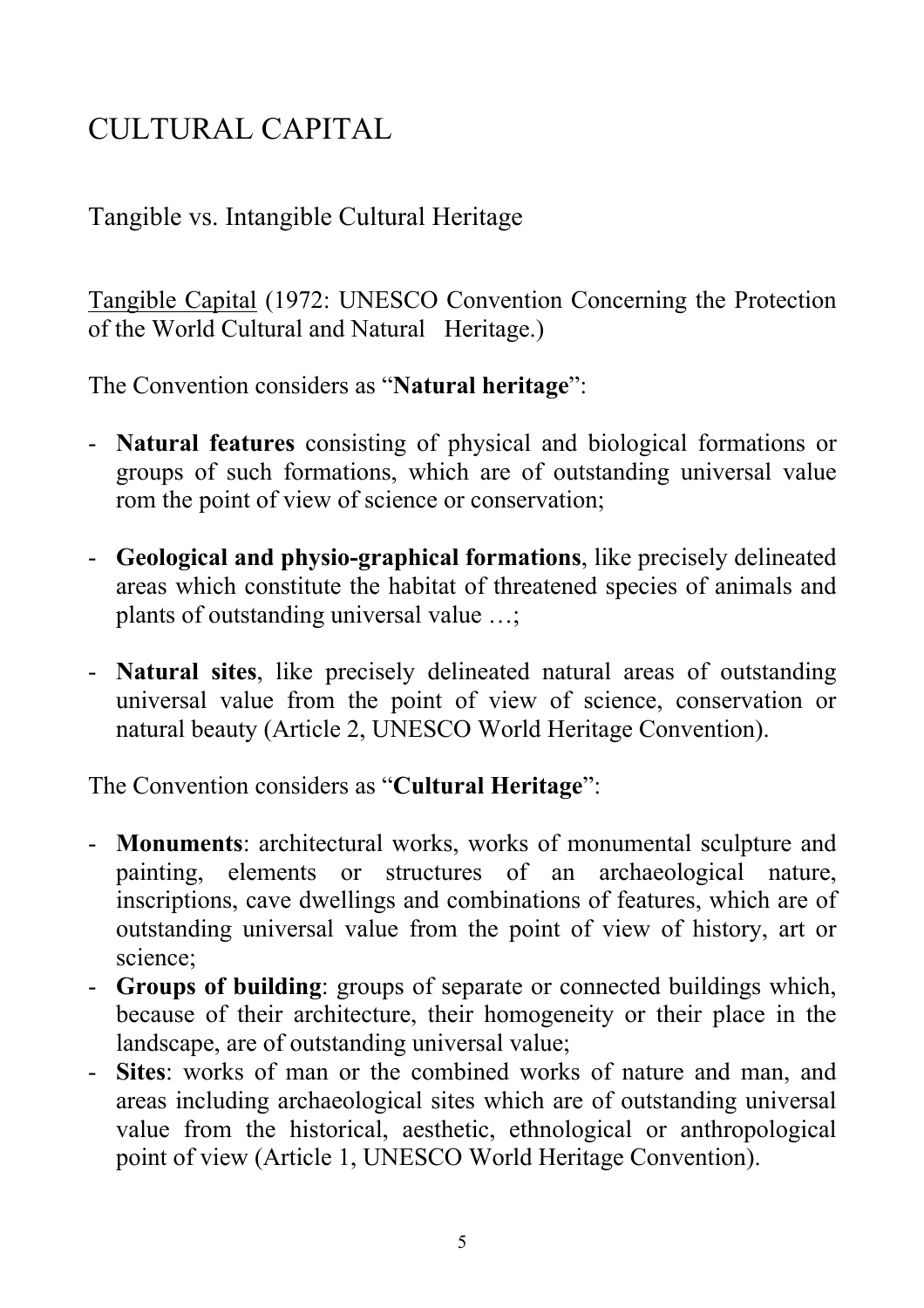Intangible Heritage

The "Intangible Cultural Heritage" (ICH) means the practices, representations, expressions, knowledge, skills –as well as the instruments, objects, artefacts and cultural spaces associated therewith– that communities, groups and, in some cases, individuals recognize as part of their cultural heritage.

> *(UNESCO, Article 2 of the Convention for the Safeguarding of the Intangible Cultural Heritage in 2003)*

The ICH, as defined above, is manifested *inter alia* in the following domains:

- a) oral traditions and expressions, including language as a vehicle of the intangible cultural heritage;
- b) performing arts;
- c) social practices, rituals and festive events;
- d) knowledge and practices concerning nature and the universe;
- e) traditional craftsmanship.

The ICH is sometimes called *living cultural heritage*.

Characteristics:

- transmitted from generation to generation;
- provides communities with a sense of identity and continuity;
- compatible with existing international human rights.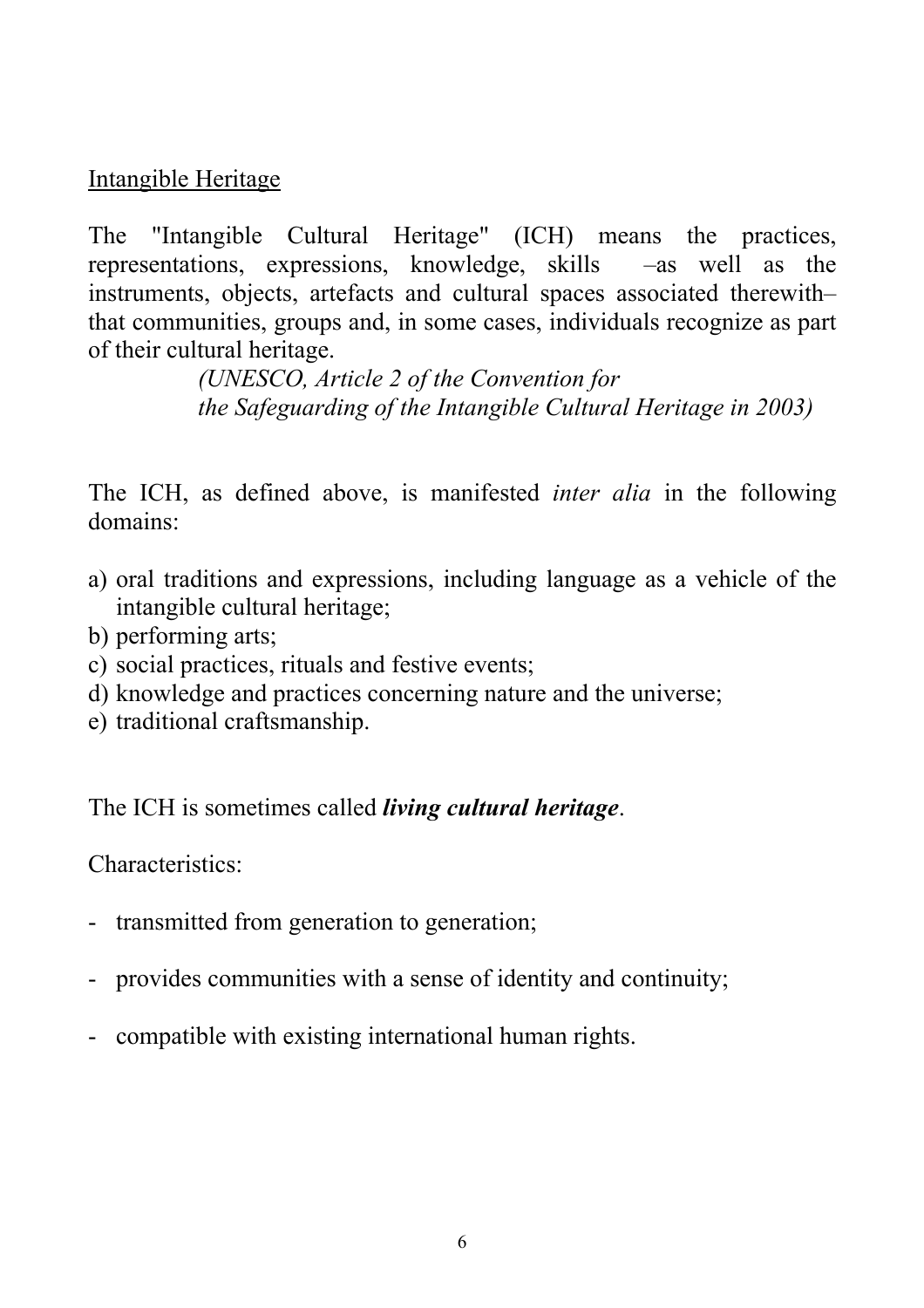Intangible Heritage *versus* World Cultural and Natural Heritage or Tangible Cultural Heritage (TCH)

It could be much more threatened with destruction, than what we can call the "Tangible Cultural Heritage" (TCH).

Important: what it has to be preserved must have universal value because of its aesthetic or scientific value.

Since 1972 to 2003, UNESCO did not explicitly protect the "intangible heritage": *cultural heritage must have a tangible dimension in order to deserve protection*.

Some "intangible" aspects must characterise the Cultural Heritage deserving UNESCO's protection.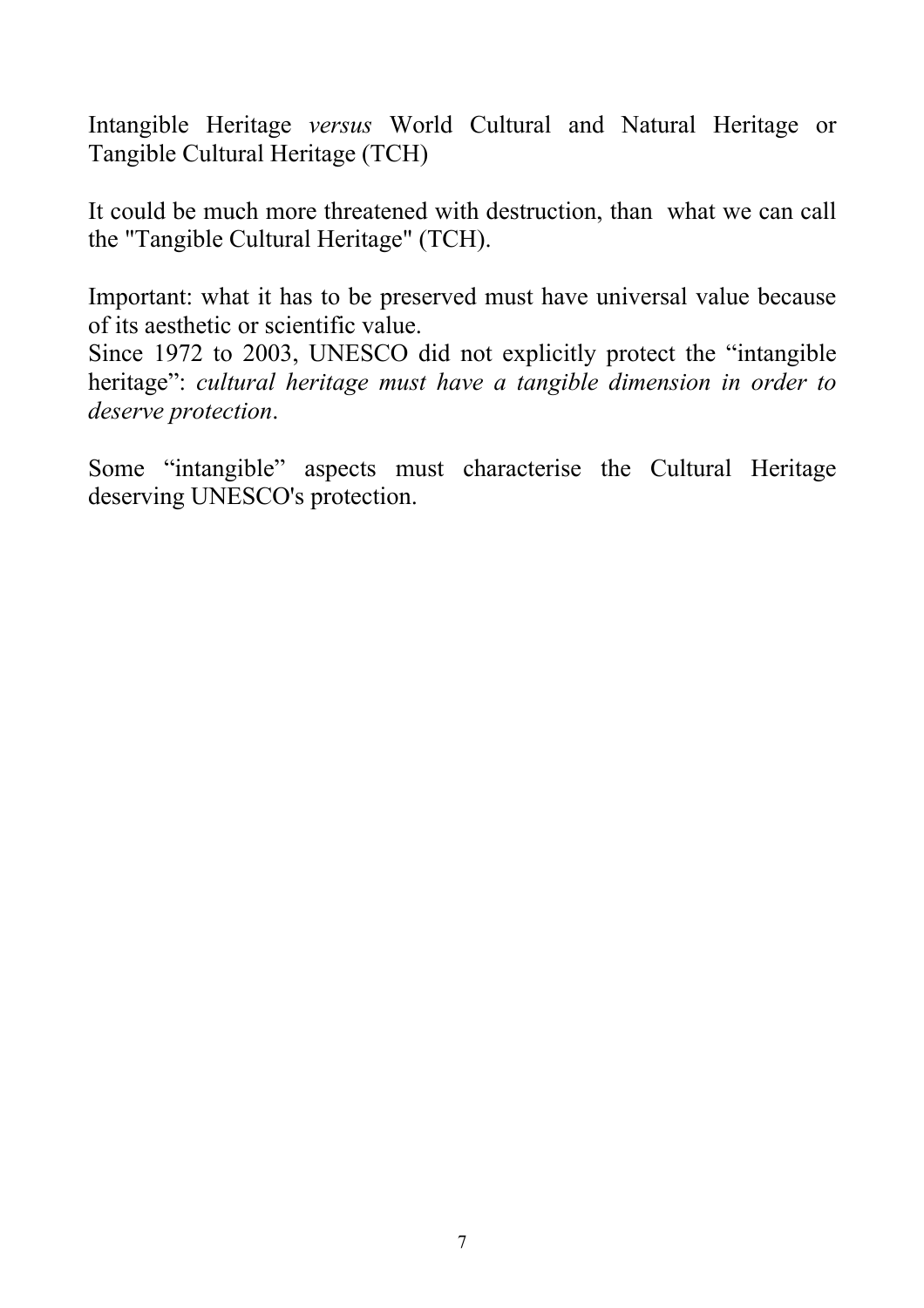### From ethical to economic reasons for TCH and ICH preservation

### TCH : Generally, non renewable resource

ICH : Generally, renewable resource

In environmental economics, the management of non-renewable and renewable resources is different.

The ICH can be considered as a renewable resource: it will survive until it will be able to reproduce by itself.

### *Examples:*

- a language will survive until there will be individuals that speak it, that transmit it from a generation to another;
- tacit knowledge on which is based the traditional craftsmanship.

Non-renewable resources: the main economic problem is to determine the "optimal" rate of depletion.

Renewable resources: the main economic problem is to avoid that the quantity of the renewable resources (i.e. trees, fish, etc.) is under a minimum level that does not allow the resources to reproduce by themselves.

From an **ethical** point of view, we could say that every man-made artefact deserves to be preserved.

From an **economic** point of view, the problem is what is the level of preservation of man-made artefacts that maximises the social welfare.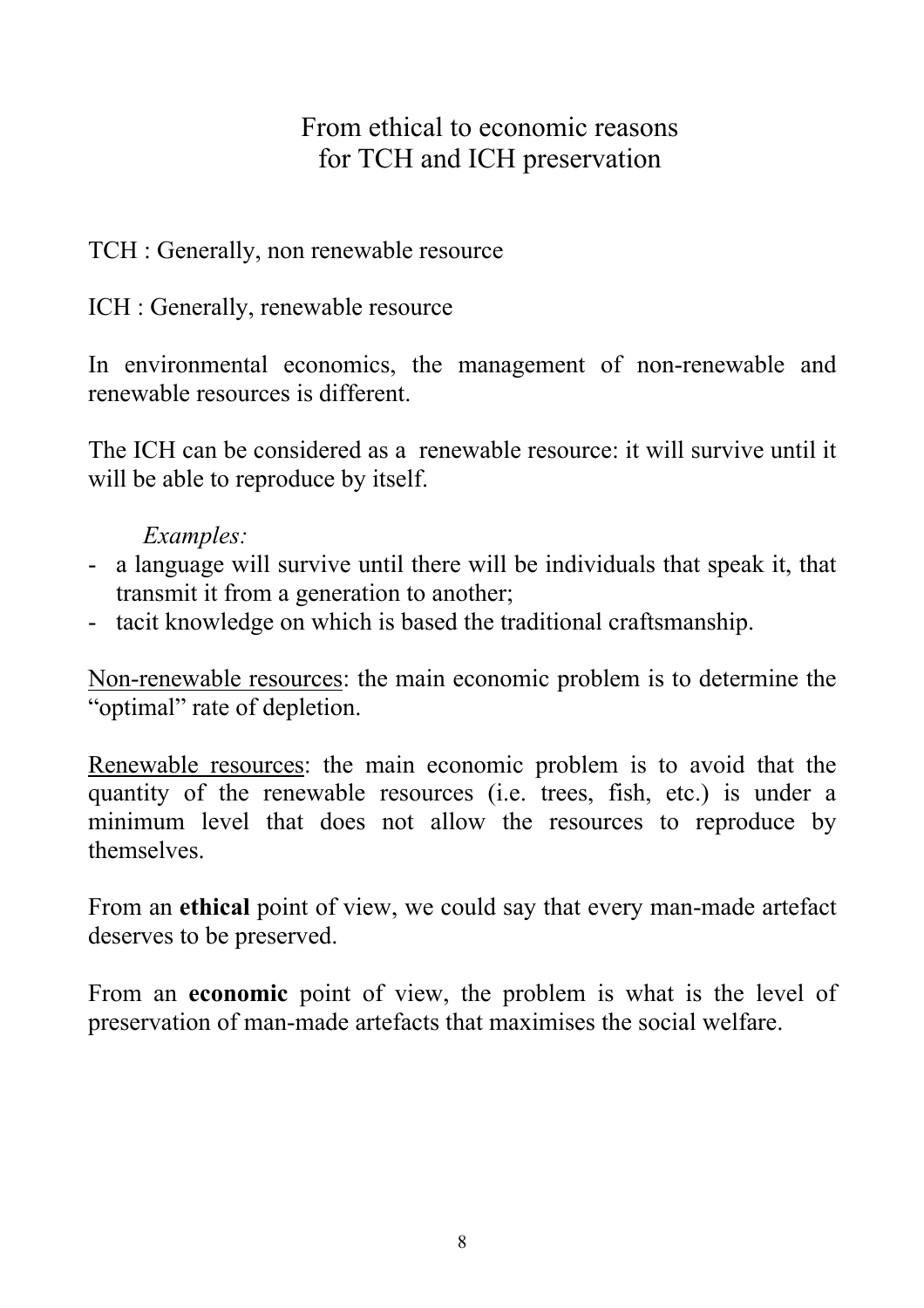Economic questions (to be dealt with):

- What are the *opportunity costs* of the TCH and ICH preservation?
- Can *the market work* ?
- What are the benefits from TCH and ICH, for local and global development?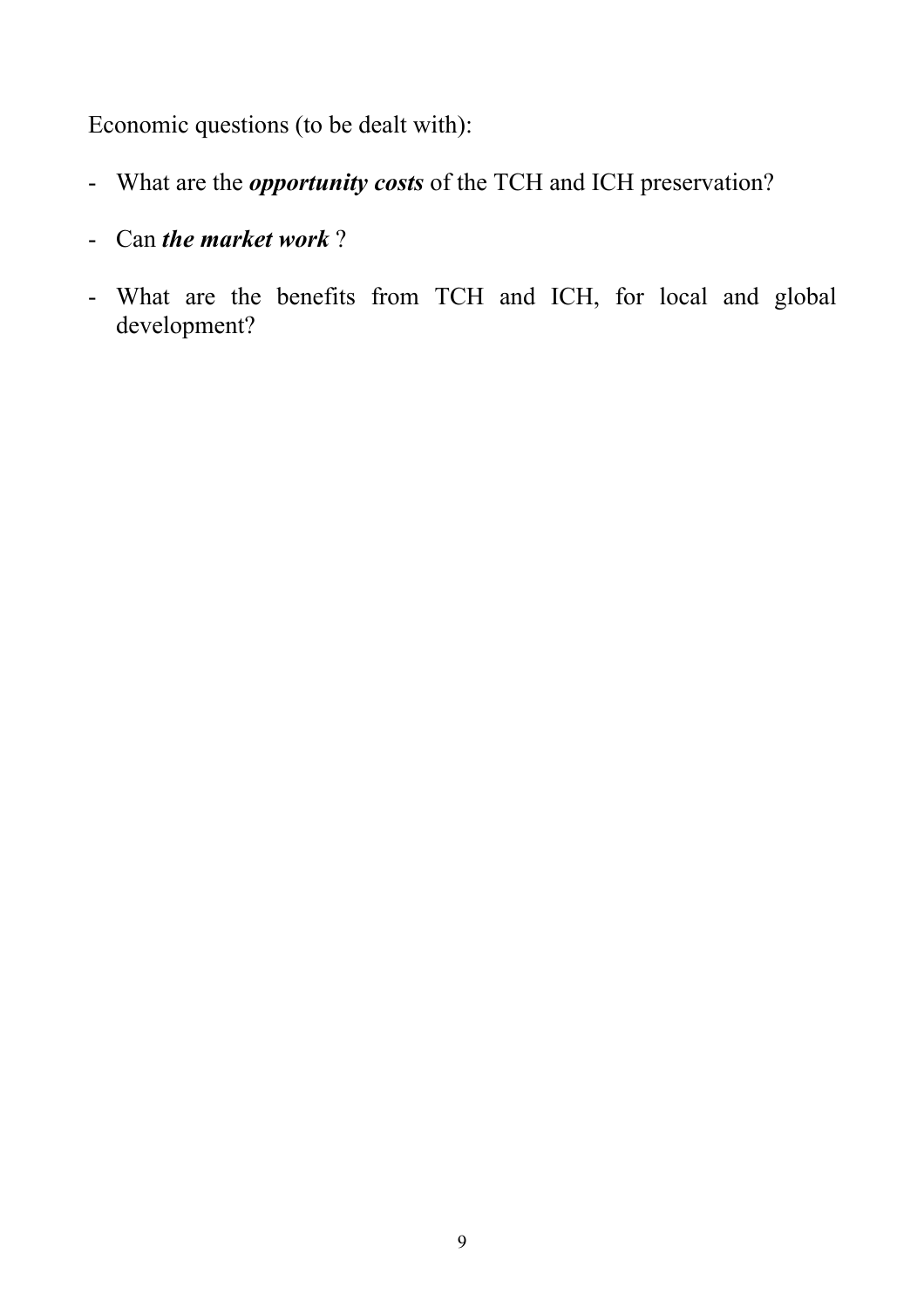Cultural capital and globalization.

Characteristics of the present era of globalization:

- "global" approach: we live in the same "global village" and every local happening cannot take place without impacting on the international community and viceversa.
- Progress in communication and transport technology (especially, Information Communication Technology - ICT)

These characteristics can have both positive and negative effects, as concerns the preservation of cultural capital and diversity.

**Positive effect**: external control of the respect of the human rights from the global civil society (e.g. condemnation of child labour);

**Negative effect**: cultural homogenisation. The demand of goods based on local knowledge decreases. The preferences of individuals endogenously change at a speed pace because everyone voluntarily abdicates its cultural origin to share the global cultural values.

International competition becomes harder.

Do consumers benefit from this?

- If it is a **price competition**, consumers could enjoy benefits because they can buy a larger quantity of goods or services at a lower price.
- If it is a **no-price competition**, the increasing variety of goods and services will benefit consumers and can increase social welfare.

*DEBATE*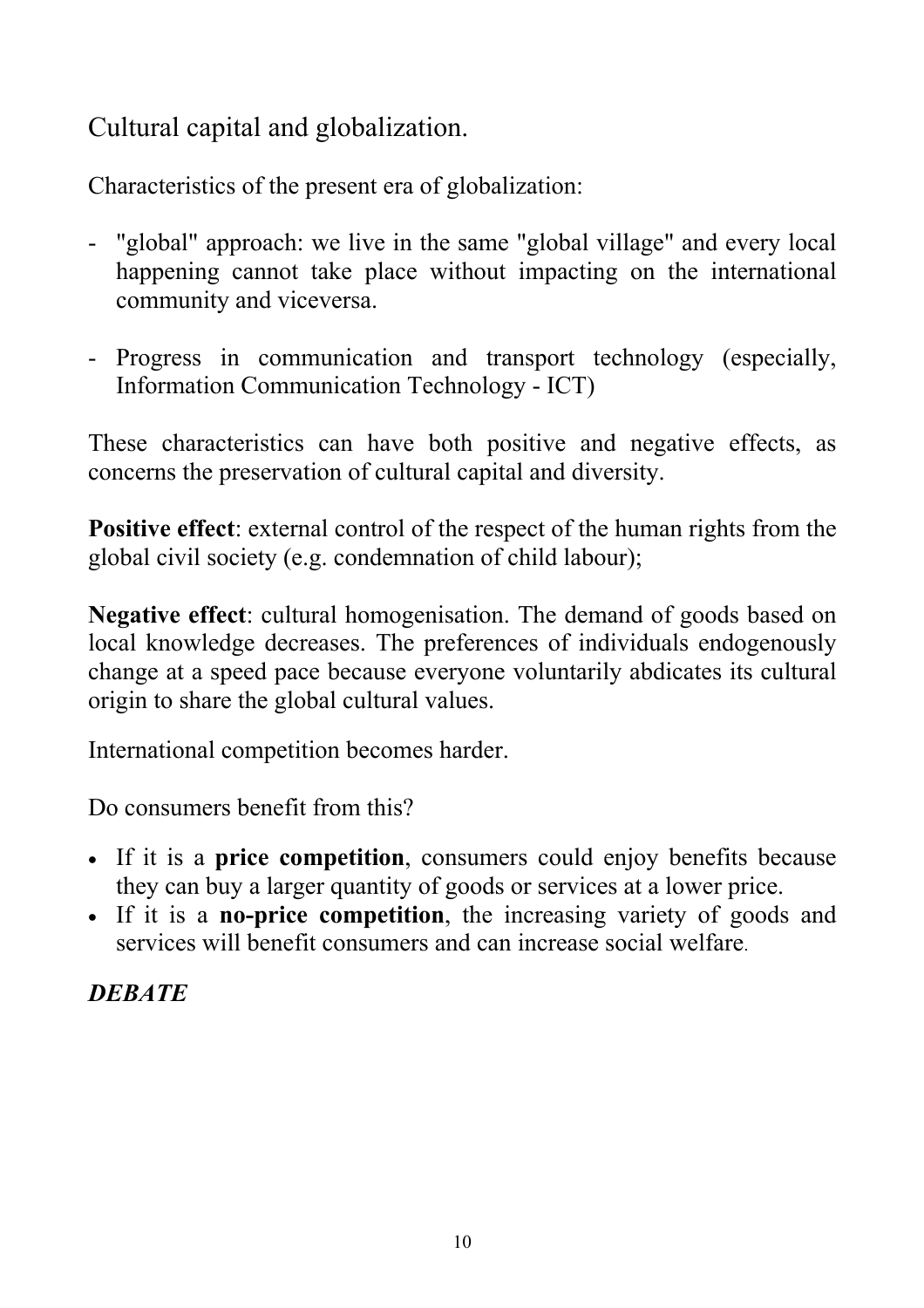### Globalism

- 1. the ideology of globalism sustains the superiority of the market laws on the politics laws and weakens the role of the international organisations. Problems of global governance to avoid increasing inequality in the global distribution of the wealth;
- 2. from an economics perspective, globalization consists in the liberalization of the international trade of output (goods, services) and inputs (labour, capital)
- Has the gap between rich and poor countries become larger (or smaller)?
- Has cultural diversity become larger (or smaller?)

The above mentioned reasons explain why international organizations are called to play a significant role in international political scenario.

Preserving its own cultural identity is a "common good" like the preservation of the Amazonian forest.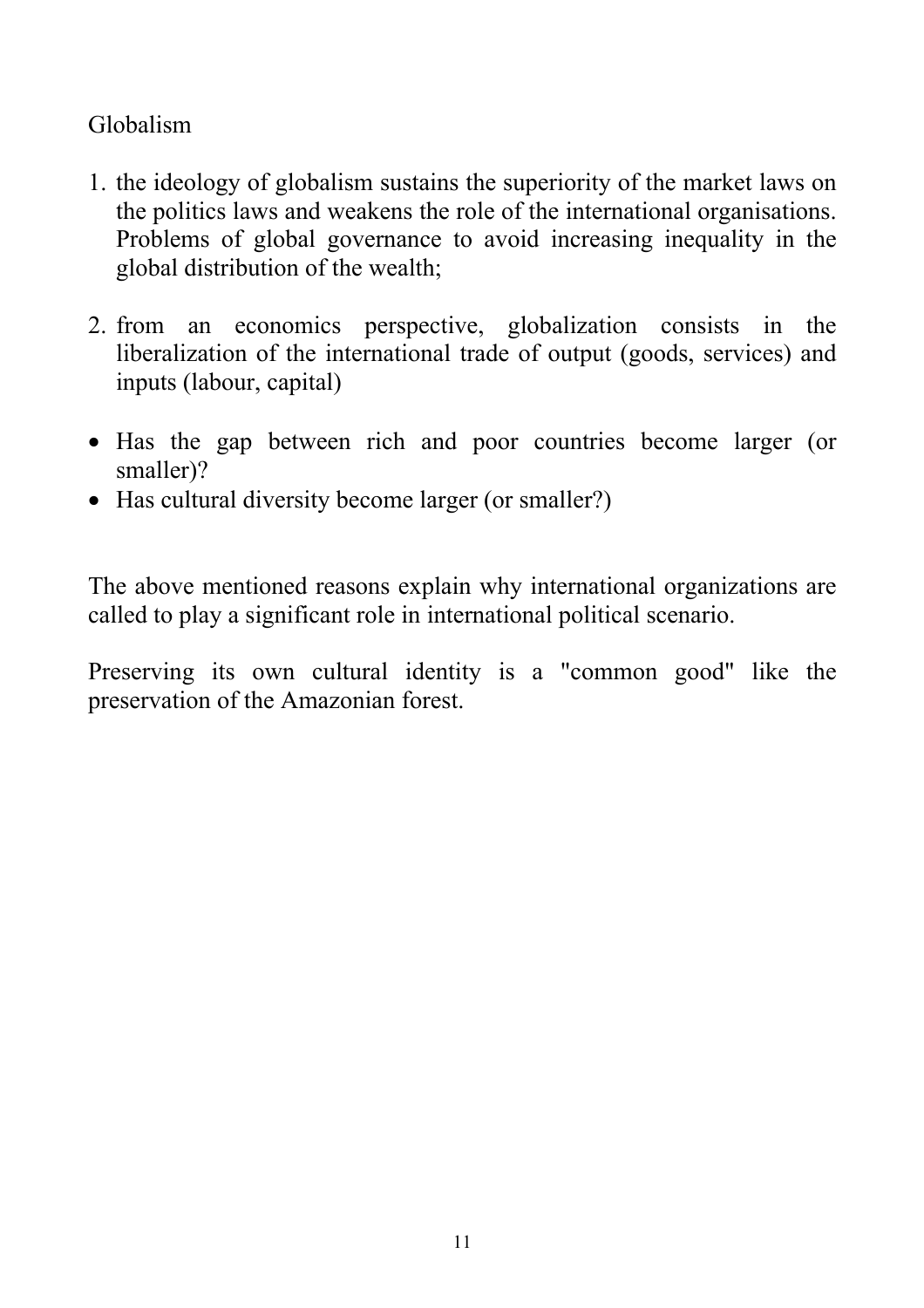The stock of cultural resource, in the global and local development processes

a) is important *per se* 

*(merit-goods)* 

b) is important to preserve cultural diversity *(costs and benefit of cultural diversity)* 

c) is an input in the aggregate production function *Y=F(K,L,E,M,R)* 

d) is important for tourism

*Debate -* All four points of there are debatable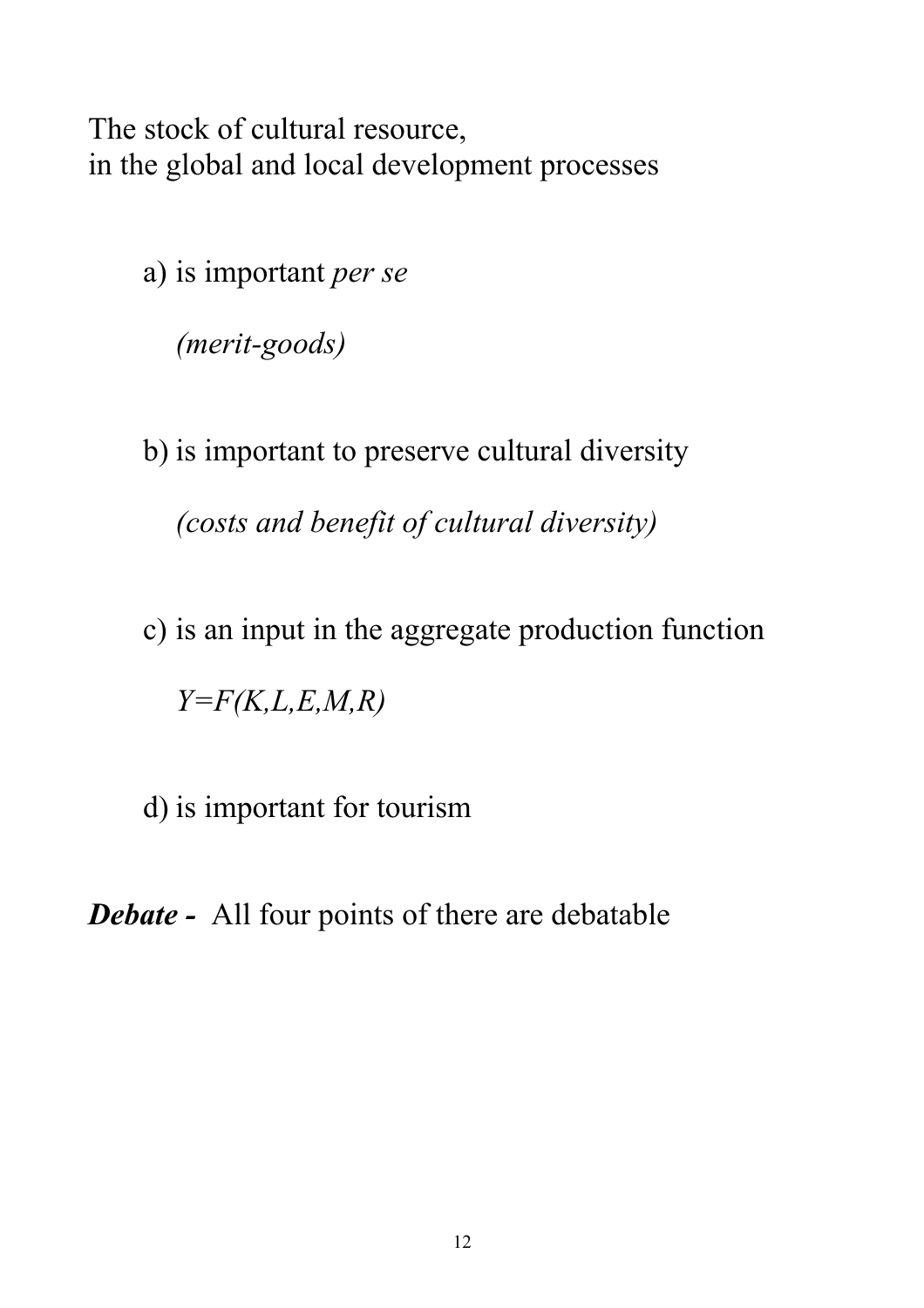# CULTURAL TOURISM

A Definition :

" The movement of persons to cultural attractions (away from their normal place of residence) with the intention to gather new information and experiences to satisfy their cultural needs "

- Cultural tourism is an "old" phenomenon (large number of travellers also in ancient age)
- Destinations: Grand monuments, cities, … inspired by classic landmarks, and cultural heritage (but also "alternative movements, like hippies in India,…)
- Increased importance, due to the development of "middle class" with income capacity and cultural knowledge

It is difficult to quantify the cultural tourism

(Cultural attribute can be an effective tools of differentiation of different type of tourism, like sea-side tourism)

(Different profiles of cultural tourists)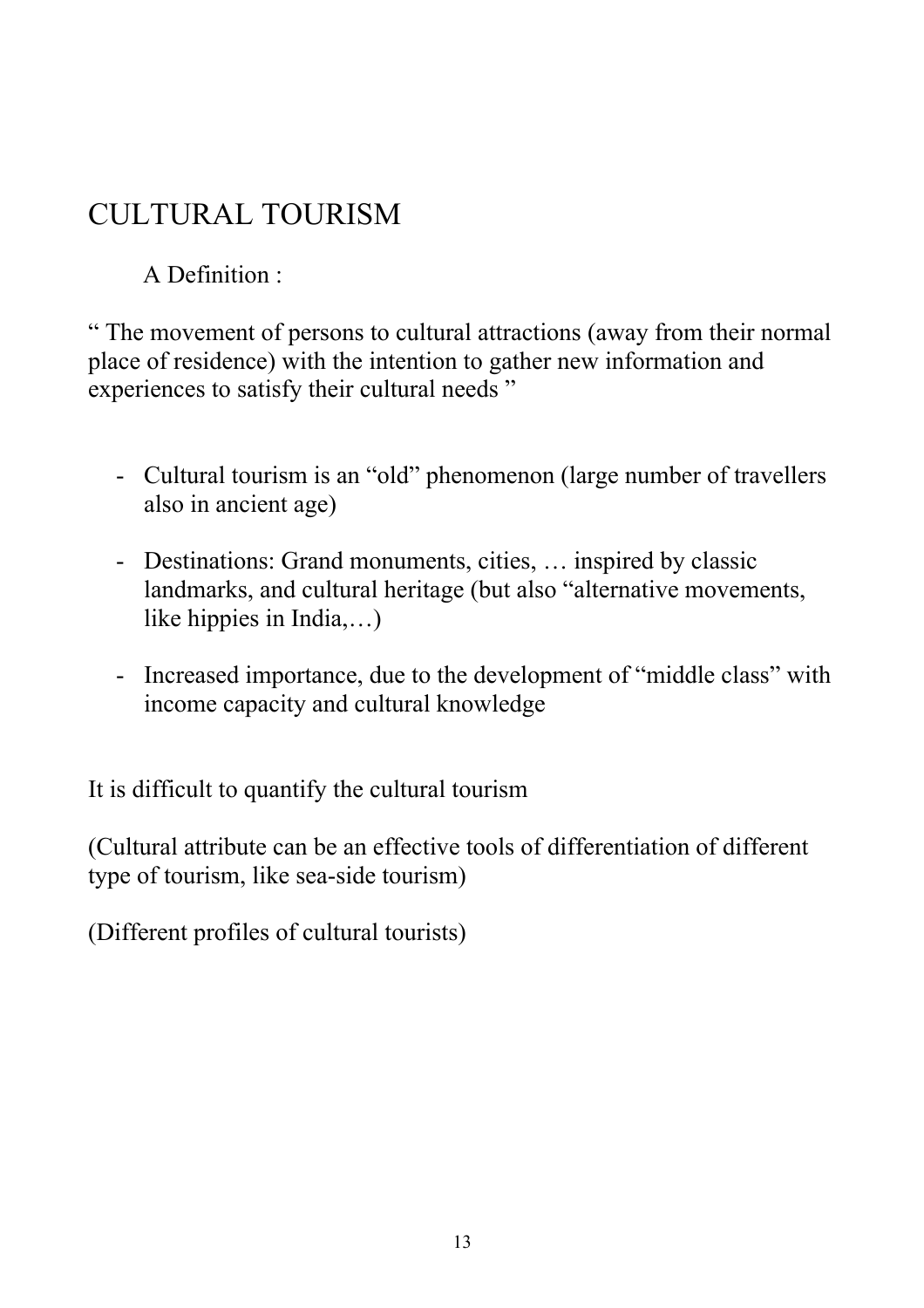### **Economic Reason why tourism development plans are currently so popular In Less-Developed-Countries**

- . pattern of international price of agricultural (primary) products
- . poor result of (some) industrial policies
- . (is the industrial development necessary for economic growth?)
- . behaviour of international organization since the 80's
- . transport cost

### **Economic Reason why tourism development plans are currently so popular In Less-Developed-Regions of Developed Countries**

. industrial crises

- . service expansion
- (. the current *structural change* means expansion of service sector)

service sector is LABOUR INTENSIVE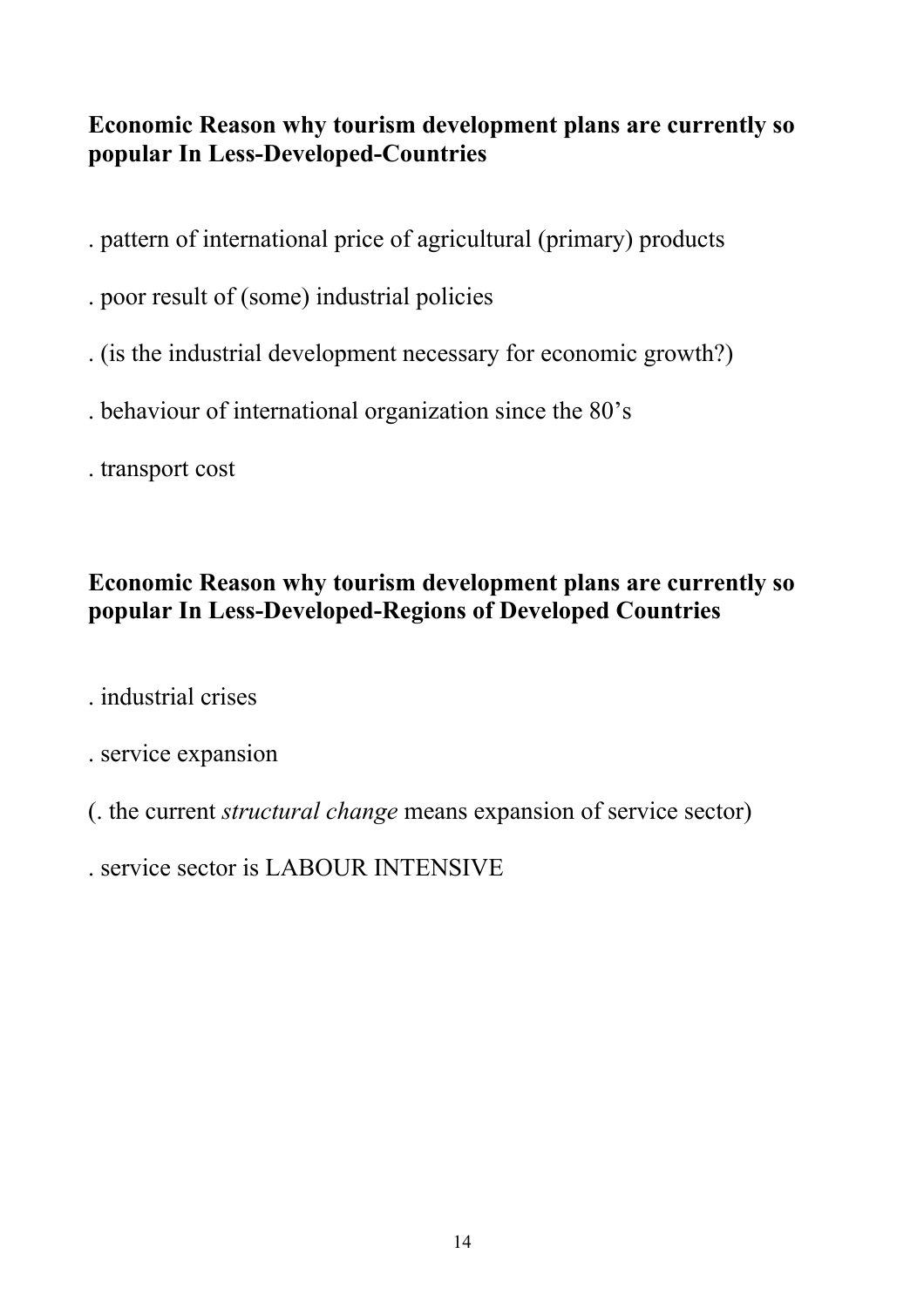### DATA ON INTERNATIONAL TOURISM

| DESTINAZ.       | Arrivals     |       | Arrivals  |       | Income                |       | Income    |       |
|-----------------|--------------|-------|-----------|-------|-----------------------|-------|-----------|-------|
|                 | (in milions) |       | (percent) |       | (in billions dollars) |       | (percent) |       |
|                 | 1996         | 2002  | 1996      | 2002  | 1996                  | 2002  | 1996      | 2002  |
| Africa          | 20,5         | 7,2   | 3,5%      | 2,9%  | 8,0                   | 7,0   | 1,9%      | 1,9%  |
| America Latina  | 52,5         | 35,1  | 8,8%      | 6,1%  | 33,0                  | 14,2  | 7,8%      | 3,7%  |
| USA e Canada    | 62,1         | 61,9  | 10,5%     | 10,8% | 73,1                  | 76,9  | 17,3%     | 20,6% |
| Europa          | 351,6        | 334,2 | 59,2%     | 58,2% | 215,7                 | 226,0 | 51,0%     | 60,4% |
| Medio Oriente   | 15,2         | 6,9   | 2,6%      | 1,2%  | 8,0                   | 4,0   | 1,9%      | 1,0%  |
| Asia - Pacifico | 91,4         | 119,0 | 15,4%     | 20,7% | 84,7                  | 46,0  | 20,0%     | 12,3% |
|                 |              |       |           |       |                       |       |           |       |
| Mondo           | 593,6        | 574,4 | 100%      | 100%  | 422,7                 | 374,1 | 100%      | 100%  |

Tabe 1. Arrivals of internationa touristst and expenses, 1996 and 2002

Fonte: per il 1996, Sinclair (1998), pag.4; per il 2002, mie elaborazioni su dati WTO - World Tourism Barometer, vol. 1 No 2, Ottobre 2003.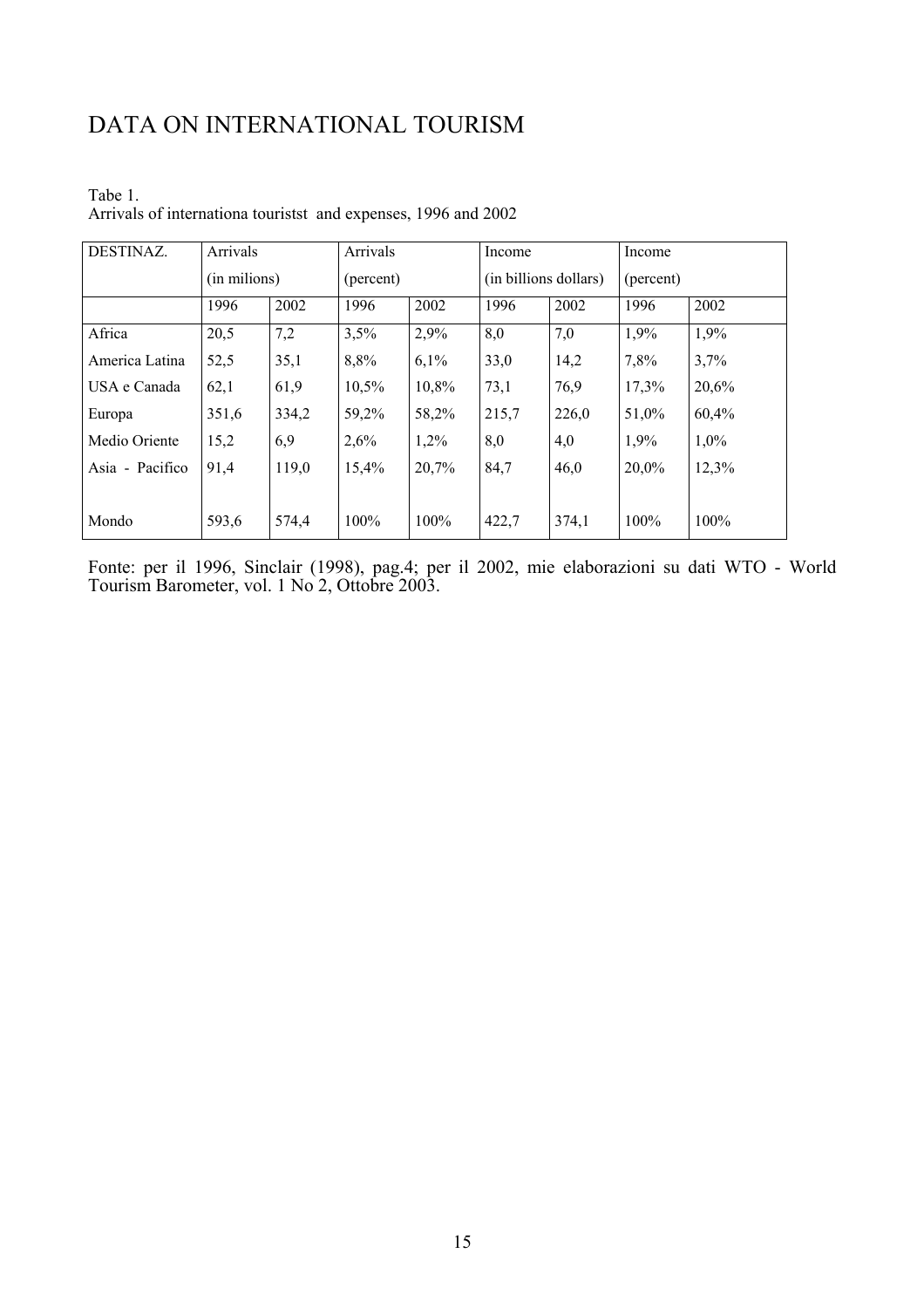### THE DEMAND FOR TOURISM PRODUCTS (INTERNATIONAL)

Demand function  $q_i = f(p_i, p_j, M)$ 

Evidence on elasticity

| Origin to Destination | Rich to Rich: elasticity to income<br>elasticity to price |
|-----------------------|-----------------------------------------------------------|
| Rich to LDC           | elasticity to income<br>elasticity to price               |

Specificity of demand for tourism:

- importance of exogenous shocks (of political, social, natural nature)
- importance of "bandwagon effects"

 $\rightarrow$  necessity of stabilization of demand

- Consumers' preferences are exogenous or endogenous?
- Importance of tour operator
- Tourism as an experience good
- Importance of marks (trademarks) for overcoming market failure (?)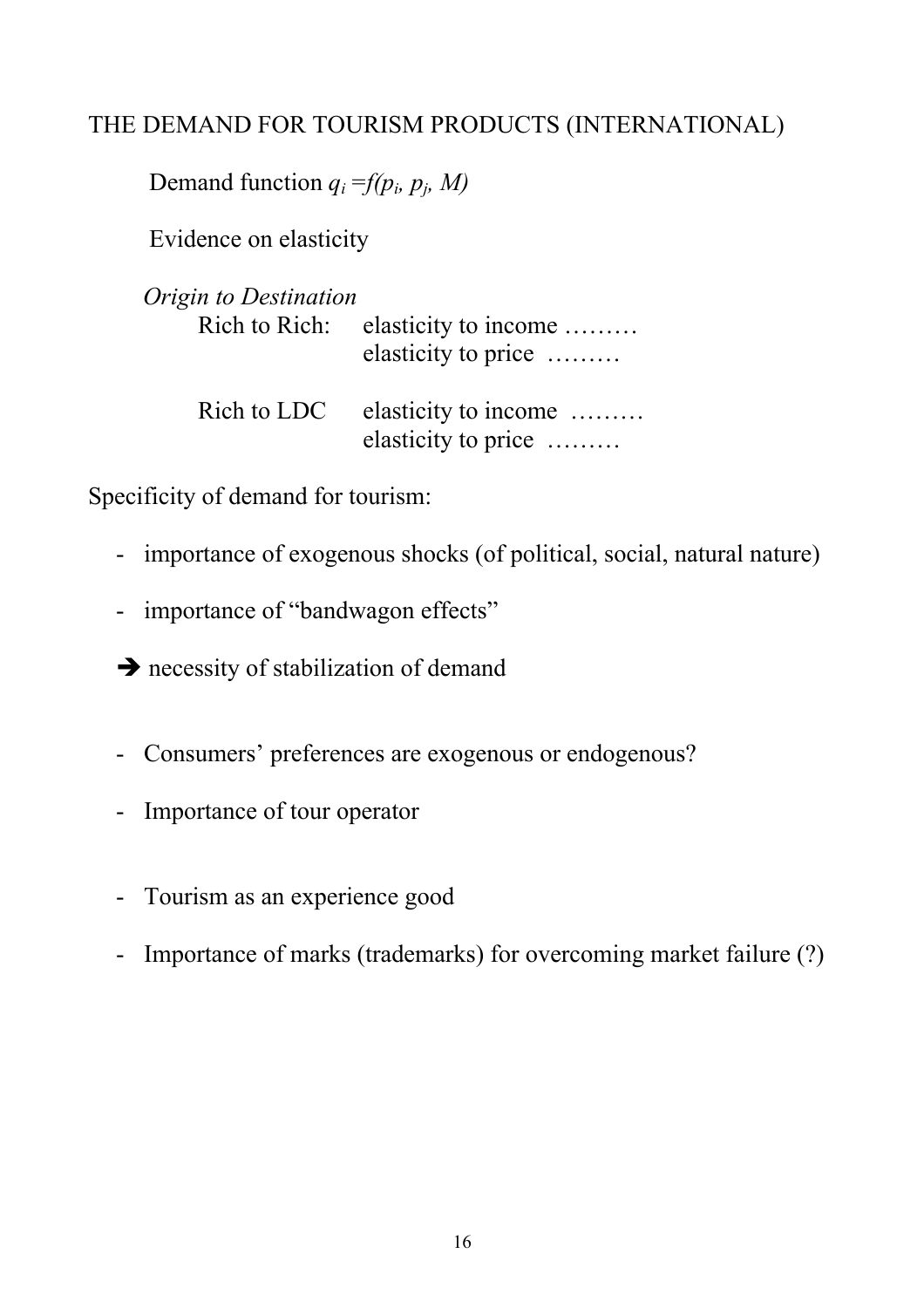# Tourism and the stock of (natural / cultural / social) resource

Tourism affects the stock of resources

A dynamic equation for the pattern of the stock

 $\Delta R_t = \alpha \cdot X_t + \beta \cdot I_t - \delta R_t$ 

The stock moves over time, due to:

- tourists' presence
	- o However, distinguish "friendly" vs. "unfriendly" tourism, according to whether  $\alpha$  is positive or negative
- Specific investment, I, aimed at increasing the resources (when possible)
- Depreciation (or regeneration) of stock

Carrying- capacity:

 Xi (t) Tourists Presence  $cc=$  -------- = ------------------------Ri(t) Resource stock

Is the carrying capacity linked to the price?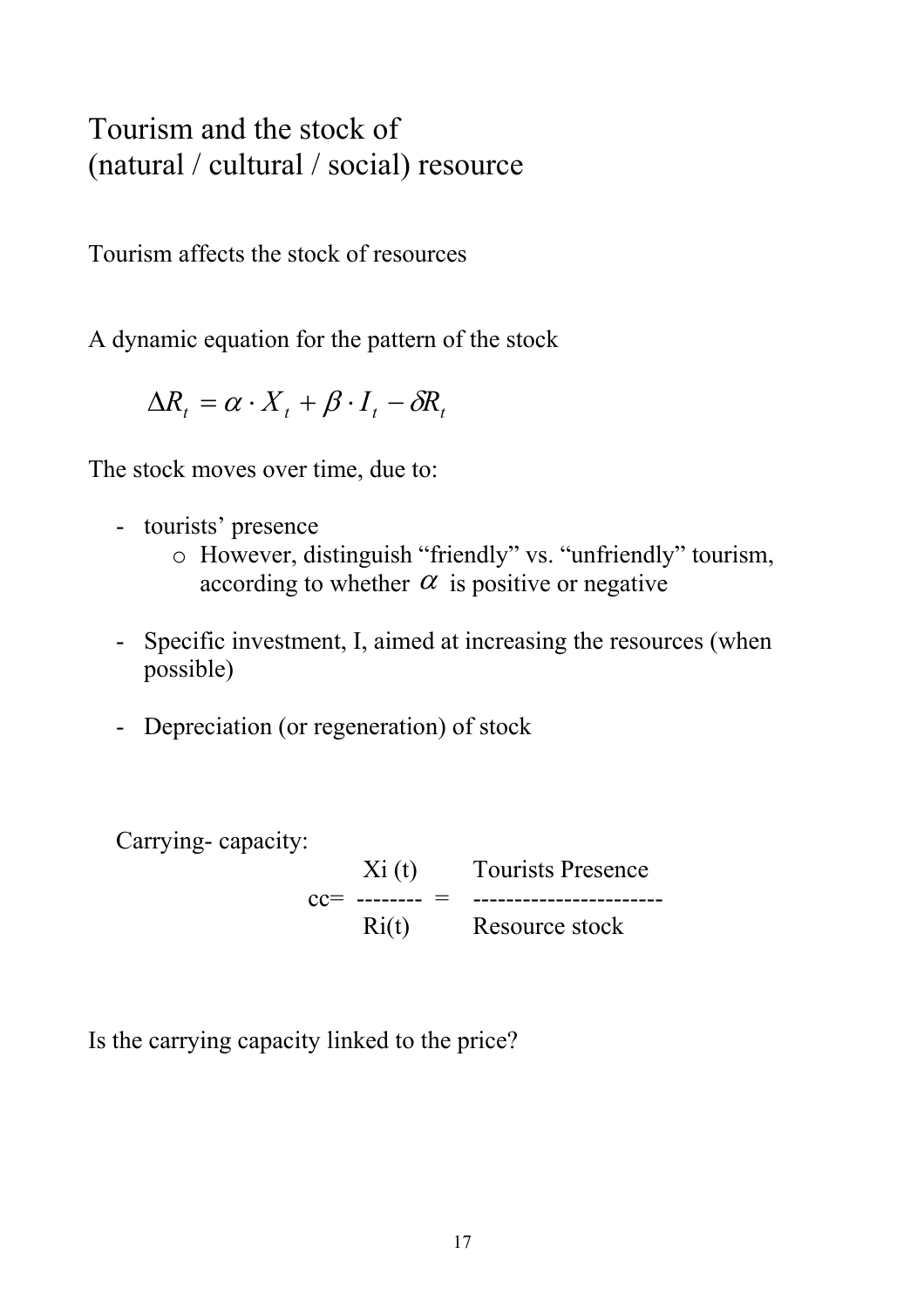Assume the reservation price of tourists is positively linked to CC: how to "use" the increased reservation price?

\_\_\_\_\_\_\_\_\_\_\_\_\_\_\_\_\_\_\_\_\_\_\_\_\_\_\_\_\_\_\_\_\_\_\_\_\_\_\_\_\_\_\_\_\_\_\_\_\_\_\_\_\_\_\_\_\_\_\_\_\_\_\_\_\_\_\_\_\_\_\_\_\_\_

\_\_\_\_\_\_\_\_\_\_\_\_\_\_\_\_\_\_\_\_\_\_\_\_\_\_\_\_\_\_\_\_\_\_\_\_\_\_\_\_\_\_\_\_\_\_\_\_\_\_\_\_\_\_\_\_\_\_\_\_\_\_\_\_\_\_\_\_\_\_\_\_\_\_

*Figure 2. Dynamics in the (A,k) space, under the case*  $0 < z(\rho + \delta) < 1, \delta > 0$ .



### **Related questions:**

- Elite vs. mass tourism
- Does a tourism destination face the product "life –cycle" experience? Or Is the "switch" model more appropriate?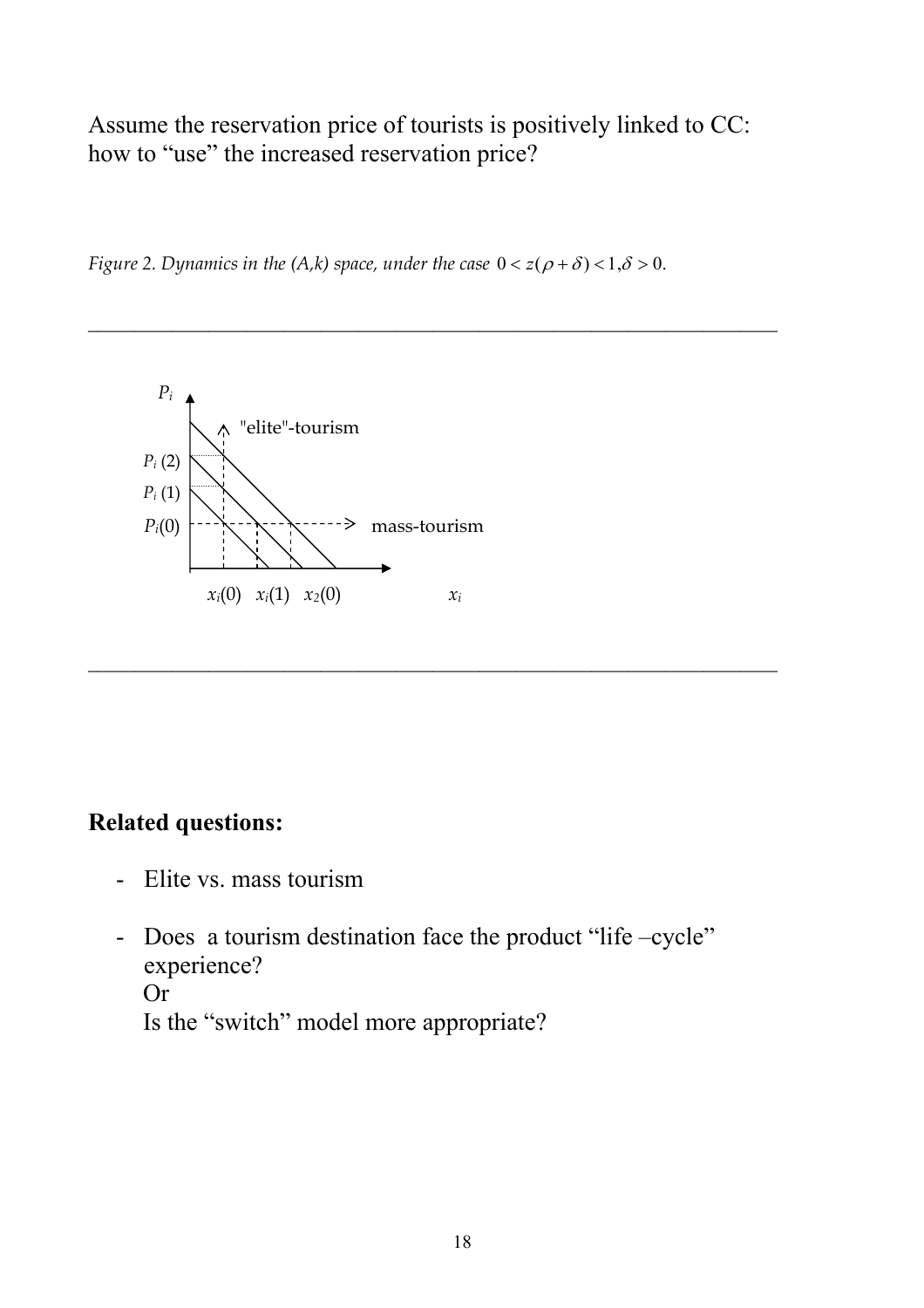# A SECOND SET OF BASIC QUESTION:

Is the demand for tourism able to generate new job positions?

More generally: Is the demand for tourism able to generate GDP increase?

#### THEORY AND EVIDENCE The effect of Multiplier …

… In the case of tourism

In some LDC, tourism development has led to a decrease of GDP

(crowding-out effects)

Data on tourism multiplier: estimates of tourism multiplier : Bahamas: 0.78 Philippines: 0.82 Sri-Lanka: 1.59 Developed Countries: 2.5-4

As to job creation, Different types of job positions have to be taken into account

Hard segmentation in labour markets

Large disguised Unemployment in LDC and LDRegions

Necessity for FORMATION

Importance of micro-enterpreneurship (vs. dependent employee)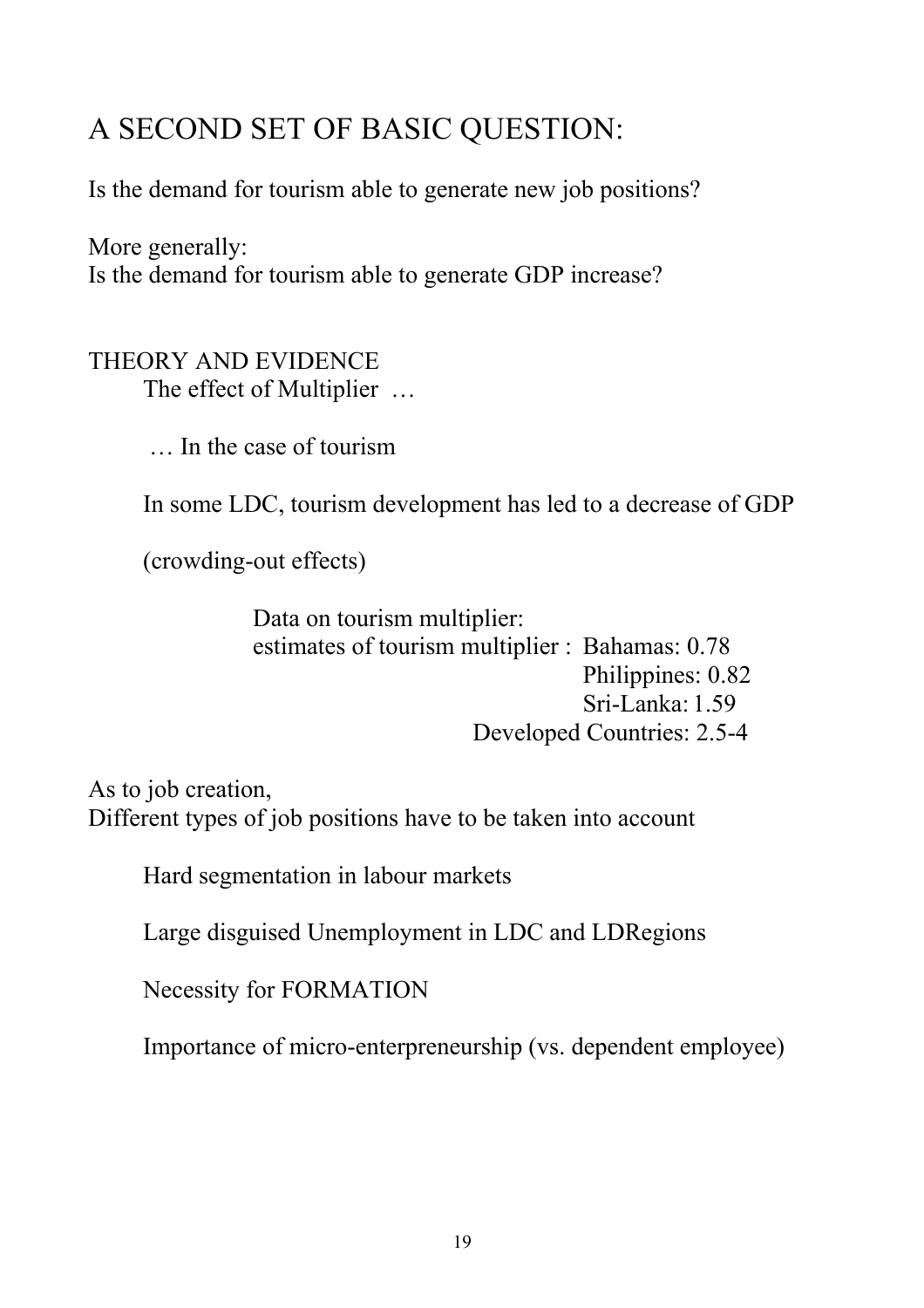# Is there some specificity connected to cultural tourism?

. The development of cultural tourism can help reducing congestion in some crowded places

… but it can increase congestion in other (superstar phenomenon)

. Cultural tourist have a larger propensity to spend (?)

. Specific job positions are necessary

However, merely offering hospitality and cultural itineraries does not guarantee sustainable or stable economic development

# Problems for destinations (Nation, but also Regions), in establishing a development-plan based on tourism

Tourism as a bundles of goods and services …

Transport, accommodation, food, organization, specific sites to be visited …

… to which specific industry correspond, in which CONCENTRATION and MARKET POWER are very relevant

 (airlines companies (tour operator (tour agencies (hotels, hotel chains …

(Moreover, VERTICAL INTEGRATION is quite common)